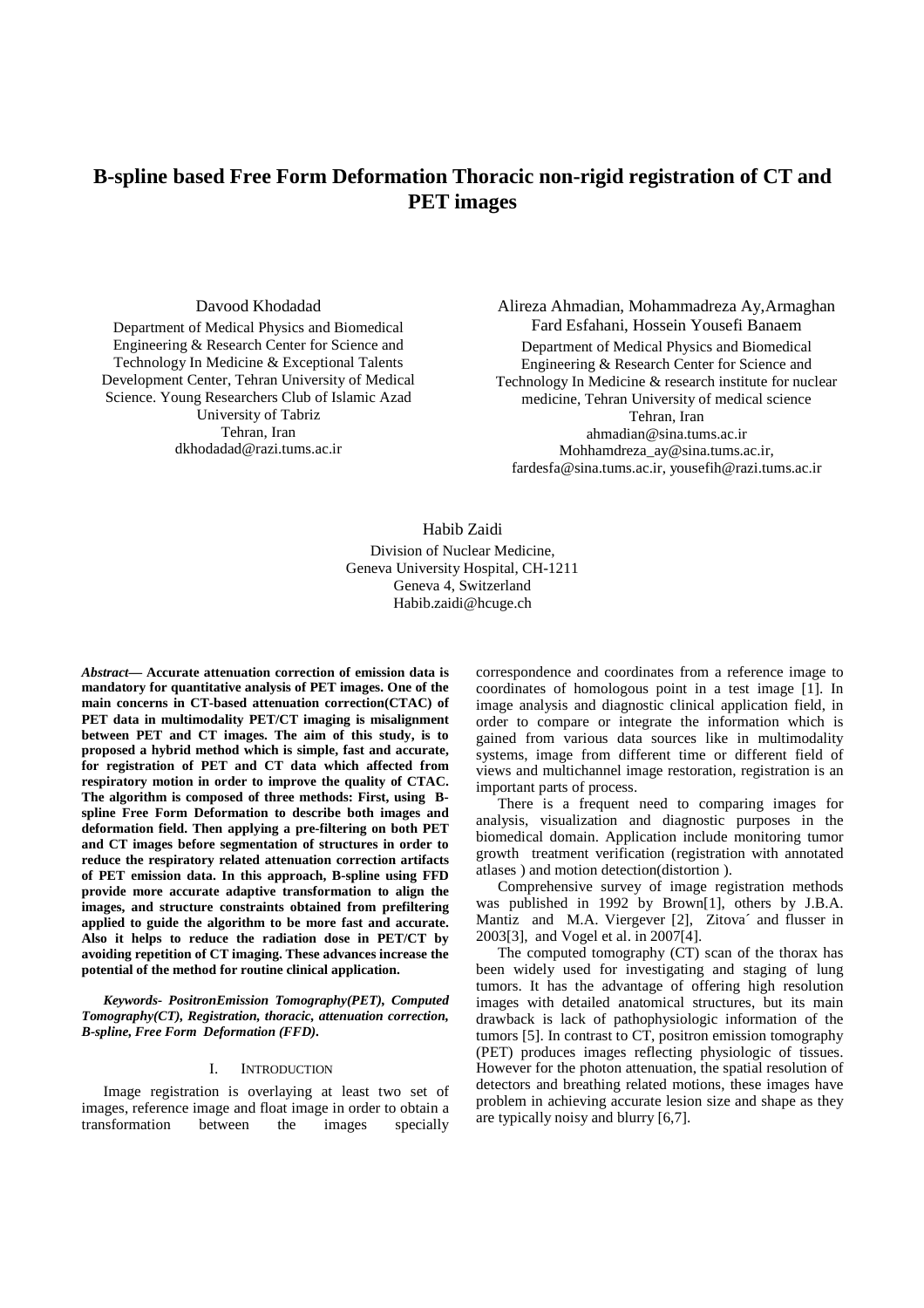

Figure 1: Concept of attenuation correction: Array of attenuation correction factors (B) can be determined from attenuation coefficient measurements determined from CT scan and used to correct emission counts from uncorrected PET scan (A) to provide final attenuation corrected PET scan.

Registration of PET and CT could lead to accurate differentiation of viable tumors from being masses, radiotherapy planning and monitoring treatment response and cancer staging [8].

Although a combined PET/CT automatically removes many of misalignments but breathing related non-rigid mismatches still persist during hybrid imaging. However, despite of advantages of CTAC in improving the accuracy of quantification in PET images, this method sometimes introduces an additional risk for artifacts on PET images specially when there is some level of misalignment between emission(PET) and transmission (CT) data.

Although there is a claim that the misalignment in PET/CT systems is minimum due to its hardware fusion concept but it should be emphasized that there is respiratory motion artifact in up to 96% of combined PET/CT examinations[8,4] in order to minimize the mismatch between CT and PET, developing of software-based image registration seems to be mandatory in order to increase the accuracy of CTAC.

In thorax and abdominal regions, the respiratory related motions are a major obstacle to handle and achieve satisfactory levels of registration reproducibility and accuracy.

Linear registration is not sufficient to cope with local deformation produced by respiration. Non-linear and nonrigid registration methods remain necessary to compensate and avoid for the vast cardiac and respiratory motions.

Non-rigid B-spline Free Form Deformation (FFD) technique is used to perform image registration. To motivate our choice of B-splines [9] as the most adequate basis functions among polynomials, wavelets and radial basis functions, to represent the deformation, some points should be considered. First it has small over lap, as a result makes faster algorithm and reduce the interdependency between the parameters.

Second, B-splines have the least number of contributing functions respect to polynomials, radial basis functions, and wavelets that makes it faster. B-spline On the other hand using FFD with support of local control provide us more accurate adaptive transformation to align the images. Nonrigid B-spline Free Form Deformation was chosen because



Figure 2: General scheme of the proposed approach

of the flexibility of FFD which comes from the fact that no assumptions on the underlying anatomy are made as its fastness in comparison with other elastic registration models such as fluid models.

The severer motions and the variability of the organs make unpractical to choose a more constrained model of the organs in thoracic oncology application. But special constraints must be added to convergence toward a proper registration [10]. In our proposed method an adaptive low pass filter followed by segmentation step are applied to identify corresponding structures in both modalities to provide us with the necessary initial constraint to guide the algorithm and prevent from getting trapped in local minima of the chosen similarity criterion.

## II. METHODS AND MATERIAL

Twenty patients underwent oncological whole body imaging were used in this study. In general the images have matrix size of 512x512 and PET images have matrix size of 168x168.

# *A. Initial Data Processing*

Before image registration, the CT images were resampled and the volume extents and pixel sizes were adjusted to equalize PET images. The choice of proper type of resampling technique between PET and CT depends on the trade-off between the desired accuracy of the interpolation and computational complexity.

### *B. Image Segmentation*

In this step, first a low pass filter applied on the images in order to smooth the boundary of the lungs in both PET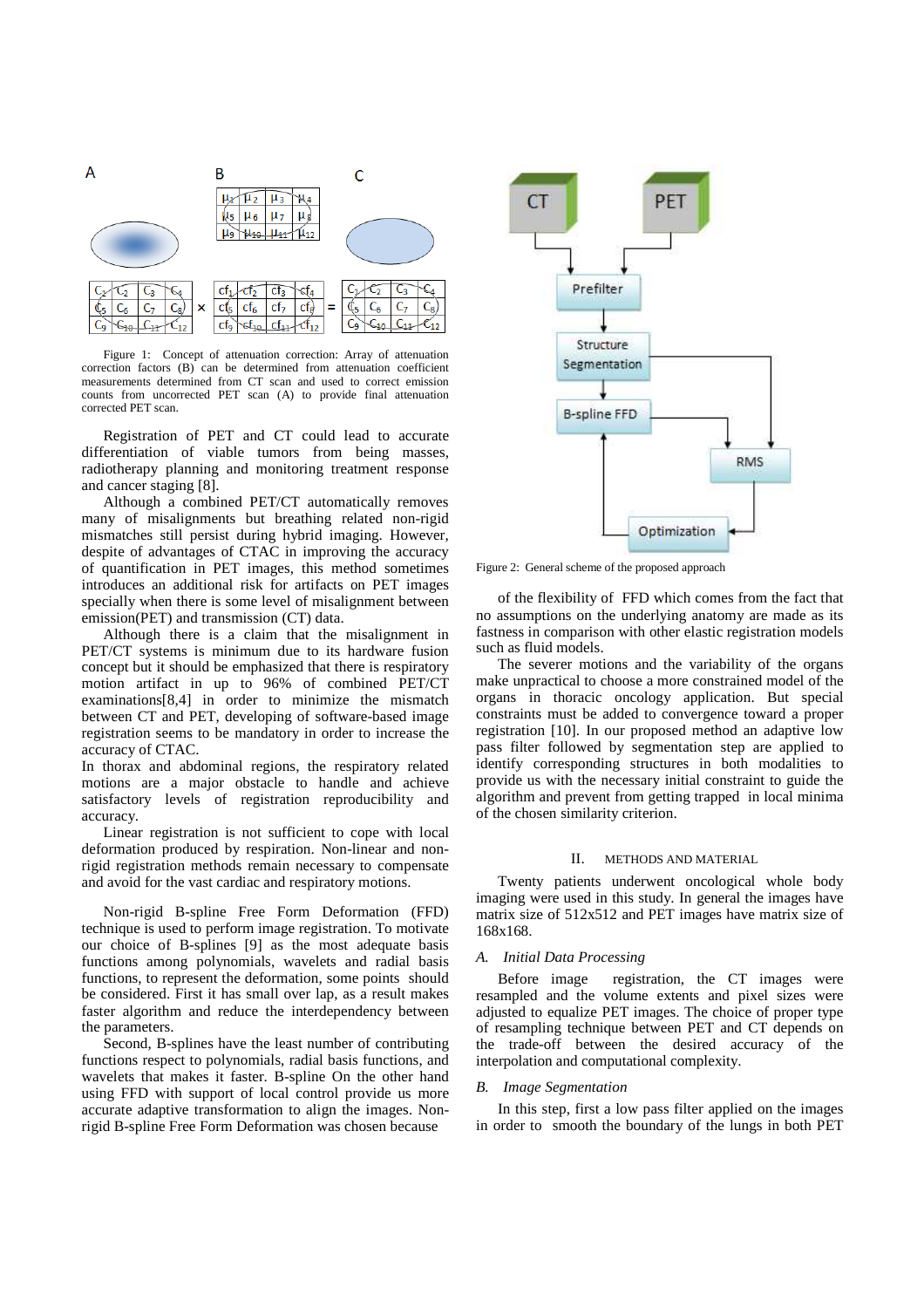and CT images. This step gives us the initial constraints that will be used in FFD to import initial convergence and to increase the overall speed of the algorithm by reducing the complexity and defining initial condition of transformation.

The result of this step is shown in figure3: in which low pass filtering of CT and PET images produces, 2 pairs of images that are similar in view of boundaries and their differences is decreased to help us to make a good estimation of corresponded points as landmarks. This also makes the segmentation step to be done more easily. This step in addition to more correctly and consistently point pairs, leads to more accurate registration. In contrast to multi-resolution approach, this method helps us to facilitate the computation complexity while keeping the desired accuracy of registration, avoiding time consuming iterative steps like minimization algorithms. In the other word we filtered out all data but the main structures, then forwarded the output as an initial constraint or conditions to higher level (FFD) where more details will be considered.

 In our approach after the segmentation step the Euclidian distance between some pairs of structures that belong to similar intensities but different structures like liver and kidney are defined in the whole body PET and CT image registration.

To segment the thoracic area in the PET images, adaptive thresholding based on the minimum and maximum intensity of each image is applied, where different intensity levels corresponds to different structures in the PET thoracic image. By applying this step, unwanted boundaries and structures are removed from the image providing much faster algorithm avoiding redundant calculations.

Once the step is done, we can easily define the candidate points or areas to become suitable landmarks. The output features of the segmentation process were applied to the PET and CT image. This information will plays an important role as constraints and conditions that should be meet in the FFD registration step. With this initialization, the search of final solution will be constrained, preventing from getting trapped in local minima of the chosen similarity criterion and were guided to convergence in a proper solution. So without low pass filtering, we encounter misregistration due to the lack of initial conditions.

#### *C. B-spline FFD Registration*

FFDs, originally introduced by [11] and was used for the first time for image registration by [12]. To the registration purposes, FFD is computed by means of linear combination of splines basis function as a particular case of non-linear transformation. In this technique deformation of the test image is achieved by tuning an underlying mesh of control points. As justified in section 1, B-spline based free form deformation has been chosen to cope with all possible deformations that may encounter in the mentioned application.

Once the FFD grid has been optimized, control points (CP) displacement are interpolated to obtain a smooth and continuous  $C^2$  transformation [13].

A B-spline based FFD can be written as a 3D tensor product of one-dimensional cubic B-spline, producing a



Figure 3: a Coronal b axial slice of original data volume (CT). c Coronal d axial slice of PET. e Low pass filtered coronal and f axial view of CT. g coronal and h axial slice of low pass filtered PET. i and j segmented CT ,coronal and axial. k segmented coronal pet, l segmented axial PET. Here (e-h) differences is decreased to make a good estimation of similar structure (lung) to use as an initial constraints (i-l) to guide FFD.

transformation separately for each axis. Let  $\Phi$  denote an uniformly spaced grid of  $n_{x} \times n_{y} \times n_{z}$  control points  $\phi_{i+j+m}$  with spacing of δ where:

$$
-1 \leq i \leq n_x - 1, \, -1 \leq j \leq n_y - 1, \, -1 \leq k \leq n_z - 1
$$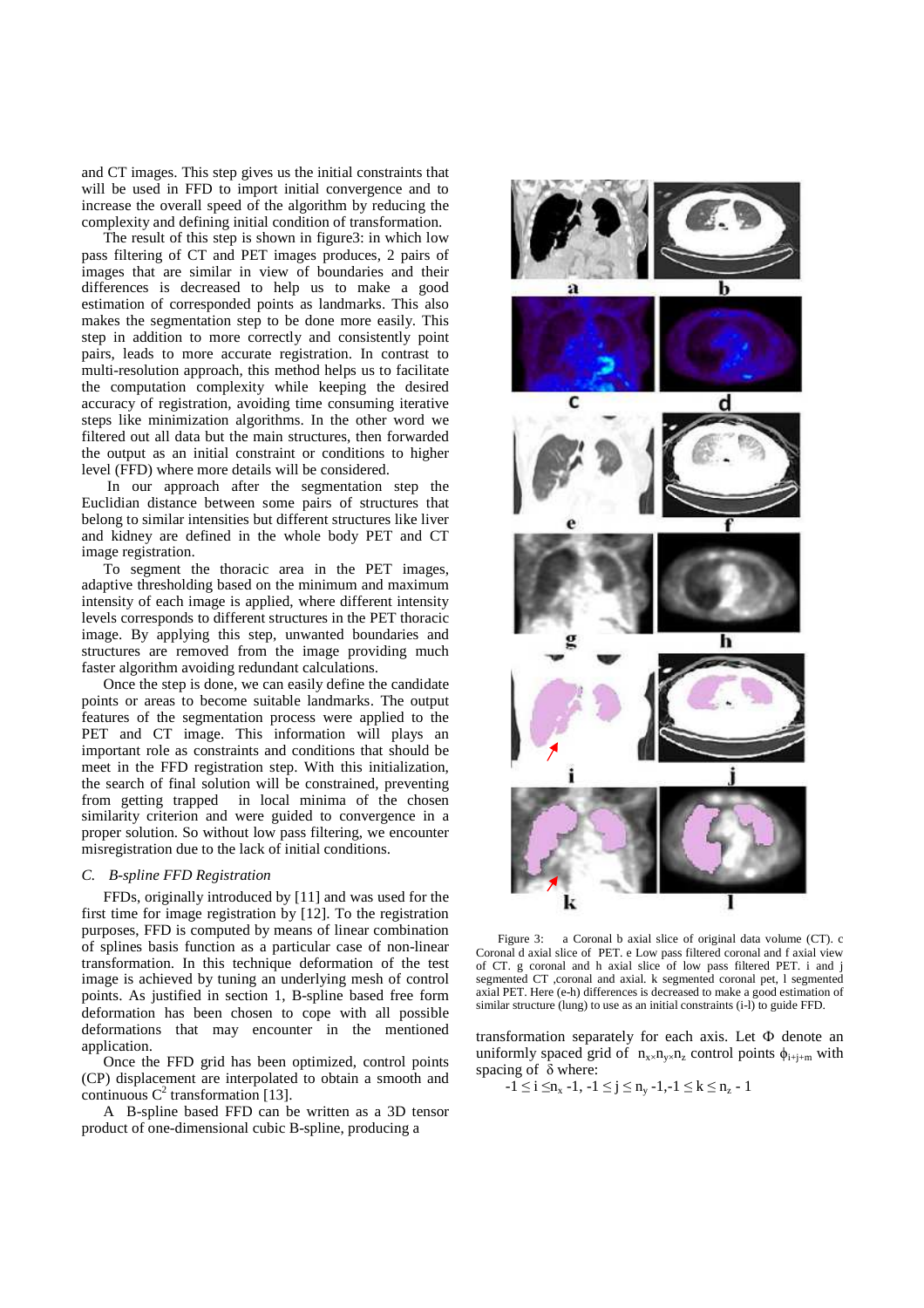Then the non-linear transformation for each image point x,y,z is computed as :

$$
T = (x, y, z) = \sum_{i=0}^{3} \sum_{m=0}^{3} \sum_{n=0}^{3} \theta_{i}(u) \theta_{m}(v) \theta_{n}(w) \phi_{i+l, j+m, k+n}(1)
$$

Here  $i = [x/n_x] - 1$ ,  $j = [y/n_y] - 1$ , and  $k = [z/n_z] - 1$ , denote the index of the CP cell containing  $(x,y,z)$ , and u, v and w are relative positions of (x,y,z) in the three dimensions.  $\theta_0$ through  $\theta_3$  are cubic B-splines.

$$
\theta_0 = (1 - u)^3/6
$$
  
\n
$$
\theta_1 = (3u^3 - 6u^2 + 4)/6
$$
  
\n
$$
\theta_2 = (-3u^3 + 3u^2 + 3u + 1)/6
$$
  
\n
$$
\theta_3 = u^3/6
$$
\n(2)

Due to the compact support and separablity properties of B-spline they can be pre-calculated and stored in an array to accelerate the process. Moreover B-splines are scalable in the sense that any coarse level deformation can be represented at a finer scale without any loss of information [13].

## *D. Optimization*

When the transformation model is chosen, the similarity criterion that will drive the optimization of CP displacements must be defined. As the labeled images with linear intensity relation are used, the Root Mean Square (RMS) difference of the corresponding pixel intensity, summed across the whole image, will be used in order to determine the optimal deformation parameters.

Optimization of the transformation parameters (for example control point displacement), is achieved by applying iteratively a gradient estimation to all control points simultaneously as proposed by [13] along the gradient direction until no further improvement of the similarity measure is found. At each iteration, finite difference local gradient estimation has computed for each control points. Furthermore a local spring force regularization term has been added to pull each nodes towards the centriod of its neighboring nodes to keep with the nodes from intersecting, which could lead to unwanted alteration of structure topology.

It should be point out that employing RMS as similarity criterion allows us to deal with several structures in each image at the same time to perform the registration.



Figure 4: Gradient estimation based on local difference over the grid of control points.

## III. RESULT

The desired accuracy of registration depends on several factors such as image modalities, spatial resolution or anatomical regions and nature of its deformation involved in the process. In this study , the required accuracy should be higher , due to the lack of identifiable structures in thoracic region and its severe deformation. The chosen accuracy must also assure a correct classification with respect to visualized tumors. Desired accuracy must have been chosen commensurate with the poorest spatial resolution, which is PET image resolution in our study.

In our application, visual inspection allows us to investigate the registration result for most important anatomical structures and control points.

For this purpose, several slices of both the original CT and registered PET images, as well as an overlay of chessboard image are presented. This representation was preferred to displaying a single overlay image because, in our opinion, this reduces measure subjectivity. Also Slices have been spaced through the volume in order to display the most significant thoracic structures. This is performed by means of an automatic procedure that uses CT segmented structures in order to decide which 2D slices must be chosen for evaluation purpose. However the user can choose any desired axial slices if they must be checked in order to confirm any evaluation score.

Figure 5 shows one pair of these 2D slices corresponding to axial (top) and coronal (bottom) slices with rulers, together with their corresponding overlay chessboard images.

It has to be point out that expert observers must use this visual inspection assessment, because emission PET contour structures are very difficult to localize, and it is easy to make mistake with other tissue different from the structure to validate.

Also we quantitatively evaluated the accuracy of the affine, free form deformation and its Constraint form. So we have computed Overlap Measure as a quantitative accuracy measure between reference and registered structure (lung). Overlap measure as a classical criterion, is equal to 1 if total overlap is obtained (best registration ).



Figure 5: Example of 2D axial(top) and coronal (bottom) slice of the CT (left), registered PET (centre) volumes and the chessboard display (left). They are marked with the rulers that define landmark position where registration must be evaluated.